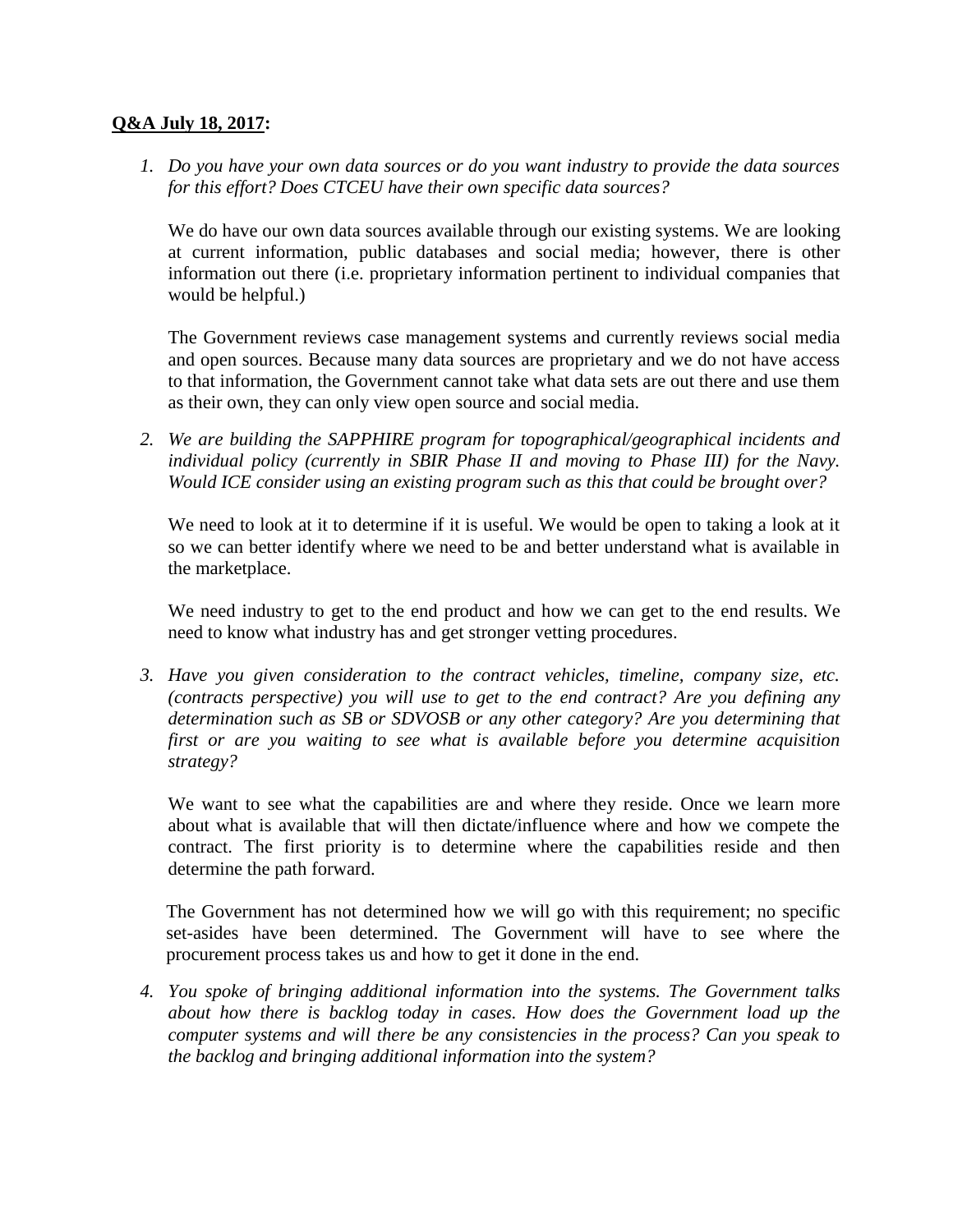There is a backlog. Most information is provided by [our] partners and as we look at the current backlog, we notice that the information is old. We want to make sure we are in line with other stakeholders but when you have over a million cases a year it will cause backlog. However, certain backlogs can also be daily based on the system being used and how many analysts are available. However, for VSP it doesn't really affect business since their backlogs are much less existent (MANTIS has a backlog because it is a manual process.)

The Government wants to be sure we are in line with CBP and other stakeholders. There is a backlog. There are over 2.2 million people in the system that could be potential backlogs. MANTIS is more manual and only Austin has 100's of backlogs. PATRIOT has only 20 per day and a work list which is for the day. Surges can make us overwhelmed and we can get backlogged but normally we do not have a big backlog and, unless we have deadlines, we tend to clear out the backlogs. We hope to eliminate backlogs.

*5. Are you working with HQ information sharing nodes/working groups? Is there any interest in uniting with USCIS? Is ICE partnering with groups at the DHS level?*

We have not gone that far yet. At this point we have an existing vetting contract that we wish to enhance and want to bring the two programs together. We have also met with USCIS and, if we can leverage existing systems, then that is the direction we want to go. We have a very aggressive timeframe so we don't want to develop new systems, we want to reach out and see what is readily available.

There are existing contract vehicles in place for the work that we do. We have met with CBT and USCIS which may be a point in the future for us to develop and work [towards] a new goal. There are always new ways to do things out there but we don't want to develop this if it is already in place.

*6. In terms of role-based types of access (i.e. you have your analysts supporting field ops or in case management you have an agent who might want to hold onto information) is there some thought of how you want to potentially partition information and keep it separated when not involving US person type information? / Some of the current Government data sets involve specific partnership access with analysts that are supporting these data sets. Is there a thought on how ICE wants to partition information and keep it segmented?*

We continue to use the existing ICM capabilities.

HSI has case management systems and I mentioned [for] case management that we work and use a built in system that is already in place.

*7. Could you speak more about your social media pilot, its tools and how you exploit the information?/ Can you speak on social media and the process on how you do this process?*

In 2014, when we started using this capability we used a two-prong approach to use social media to help locate individuals. There is a "scraping" tool with the issue being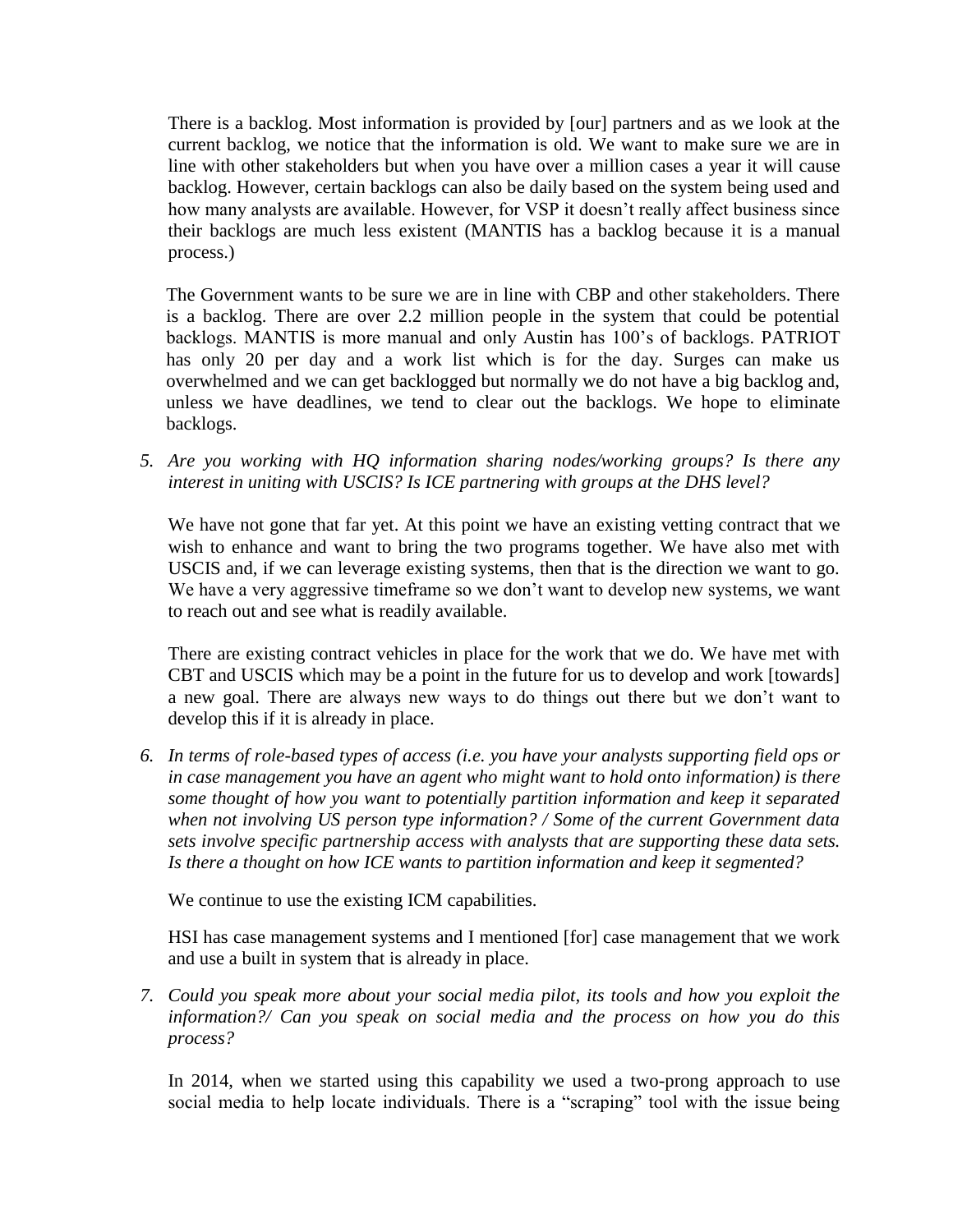quantity. We need something that can ingest those leads and prioritize them. However, we saw there was no real tool that solved everything. We've established an open source team of analysts that use this information to dive deeper. Now, we use social media to derive derogatory information to help investigators with their investigations. Last August we launched a pilot program with VSP to see how social media would play a part in a continuous monitoring of individuals to help VSP on the front end. Previously, VSP was using social media reactively; now this allows for a proactive approach. However, from a social media perspective, it is difficult to find someone who does everything well. There are people who do facets well but not everything well. Congress wants more social media programs and to exploit this area further.

When we set up a program we use quantity and because of the amount of leads we receive there is no one tool that will give us a finished product. We look at this and use social media to identify criminal investigations and how this can be used in this aspect. CTCEU partners with SEVP on certain VISA applications and how social media plays a part with this. The Government uses social media as a proactive dataset to help form all components and mechanisms. We have seen it in past experiences and social media is important. This is an important piece and Congress wants us to have one overarching contract or a piece of that. However, nothing is there yet.

*8. What new constraints are we under for non-US persons that might "scrap" US persons in that process (social media vetting process)? What are the analytics used for this?/ The*  Government provides outside sources. What constraints are we under to gather *information for the Government and othersources? What kind of constraints are there?*

The biggest constraint, because we are a vetting/screening operation, is that we are required to work with what is publically available. We cannot go in and set up accounts and go thru firewalls. Under our restraints we cannot go into the dark Web. We want more of the deep Web information that is publically available out there.

Our program is not an undercover unit and we work with what we have available in social media, Google, open source pages, etc. We thought we would be limited [with this constraint] but the analysts we have are good and found a work around to get more information. [We are looking to see] how we can [acquire] more information that is out there or [if we] will be able to search the deep dark web for all the information we can extrapolate. We want that capability.

*9. On social media, the data sources from certain providers listed have changed dynamically as has their use in cases for the US Government. Would you be open in the*  initial SOO to presenting those providers since those may change as the target set *changes over time?/ The Government is pretty dynamic on sourcing of the actual sources and they have changed recently. Will you be announcing the sourcing and will it be provided as it changes over time?*

We are open to anything right now. We'd have to run it thru Privacy but the idea is to be nimble here. We don't want to be restrictive so we don't want to strictly limit it to certain